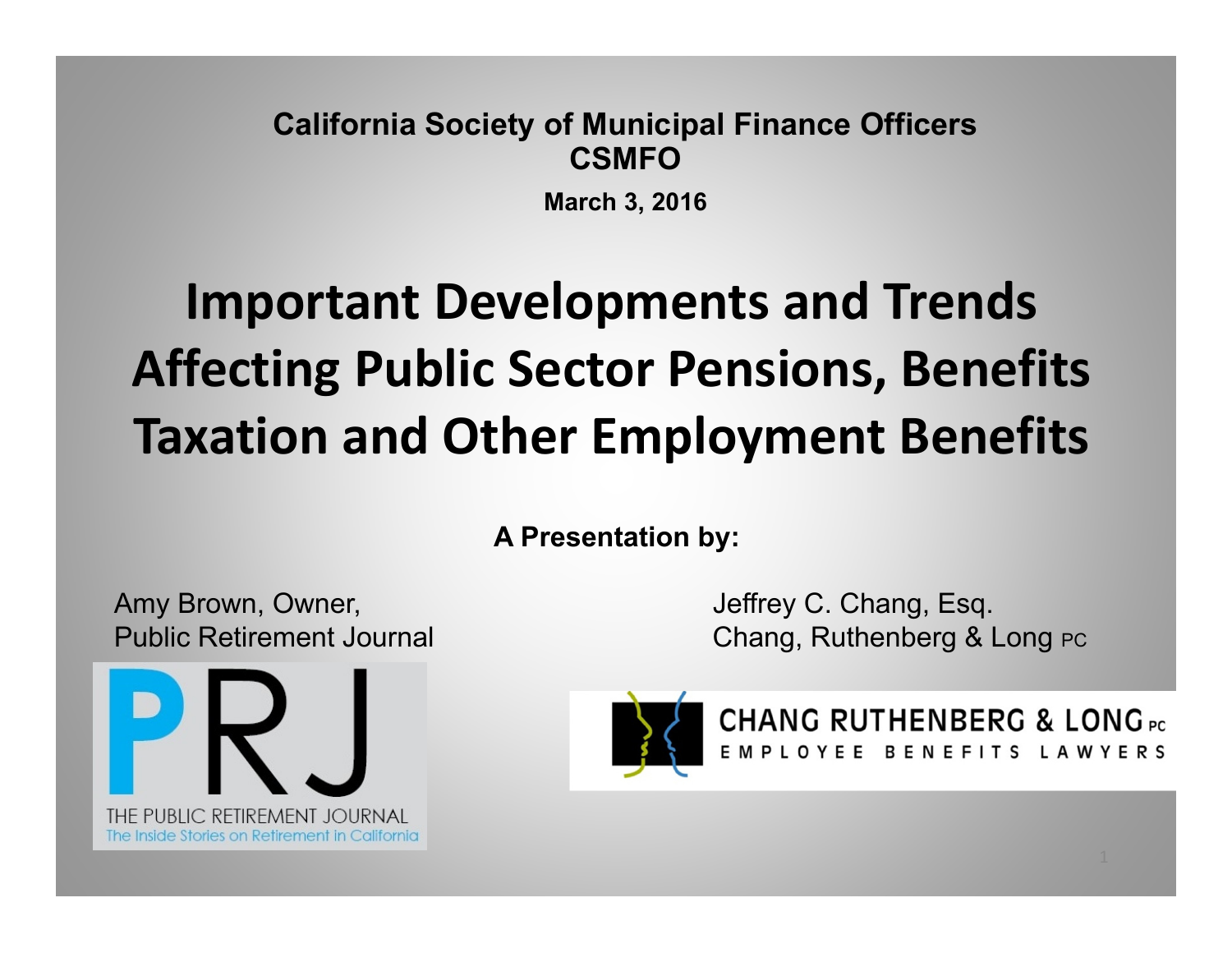### **What Will Be Covered Today:**



- 1. The Real Retirement Crisis
- 2. Pension Reform!? Status of Secure Choice
- 3. Quick Update: Municipal Bankruptcies and Pensions; Retiree Health Litigation
- 4. Pension "De-Risking"; GASB; Legislation; Rate Trends and Risk Mitigation
- 5. When Labor Negotiations and Benefit Elections Create Tax Problems
- 6. Retirement Plan Compliance Highlights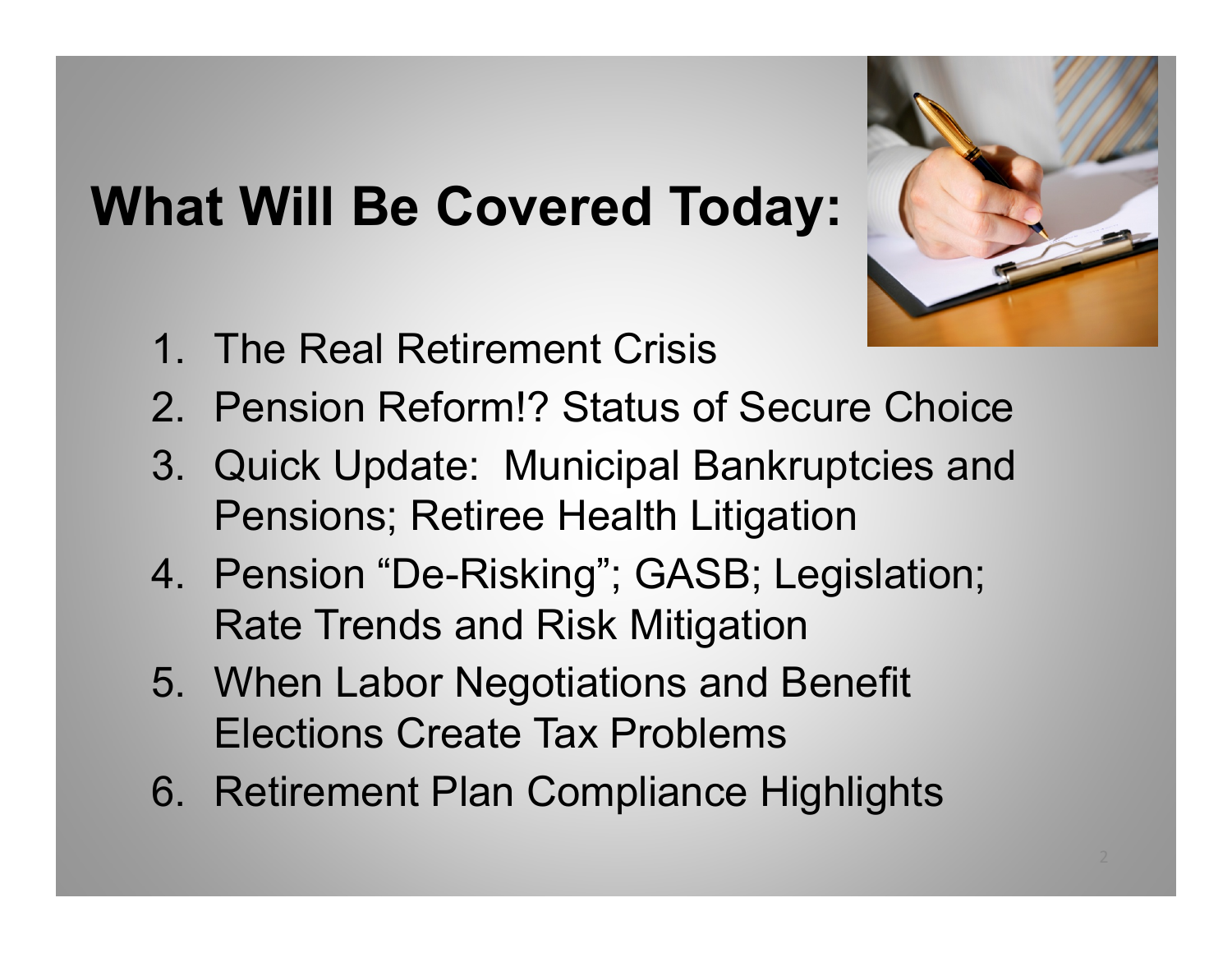## The Real Retirement Crisis



- 86% of Americans say our country has a retirement crisis
- California LOWEST ranking state in NIRS "Financial Security Scorecard" due to low retirement income, lack of availability of plans, high retiree costs
- 53% of Americans (43% of Californians) are offered any kind of retirement, down from 61% in 1999. 82% of union employees are offered plans. This creates "pension envy."
- 68% of all working Americans do not participate in any plan (or aren't offered one).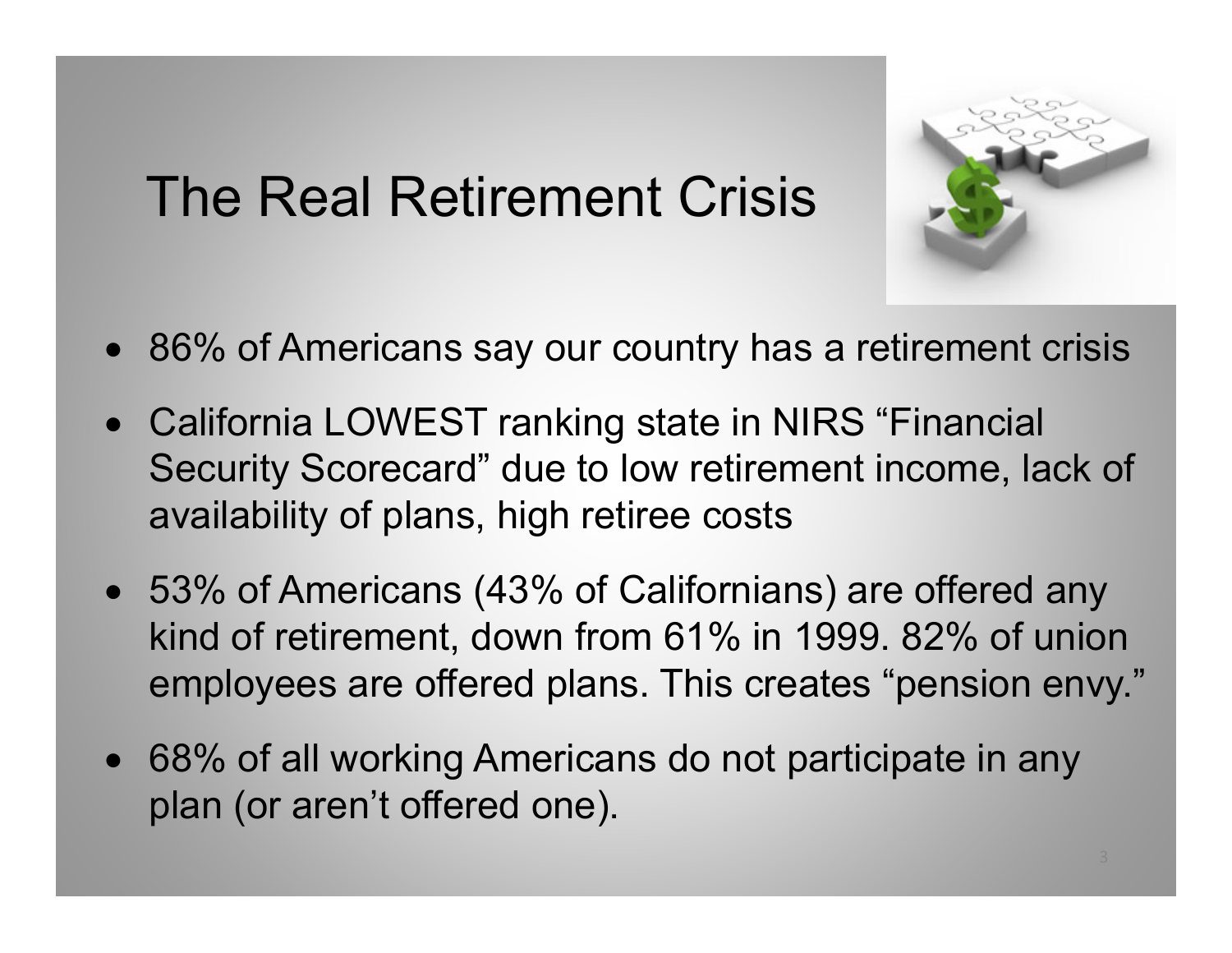Pension Reform!?Initiatives to Blow Up Vested Benefits – Reed / DeMaio

Measure proposes to:

- No More "California Rule"
- •No More DB Plans =  $401(k)$  as default
- No More Enhancements
- •No More Than 50%
- • Potentially Overrides All Collectively Bargained Compensation
- Death & Disability Benefits Impacted
- No More Protections When Closing A Plan

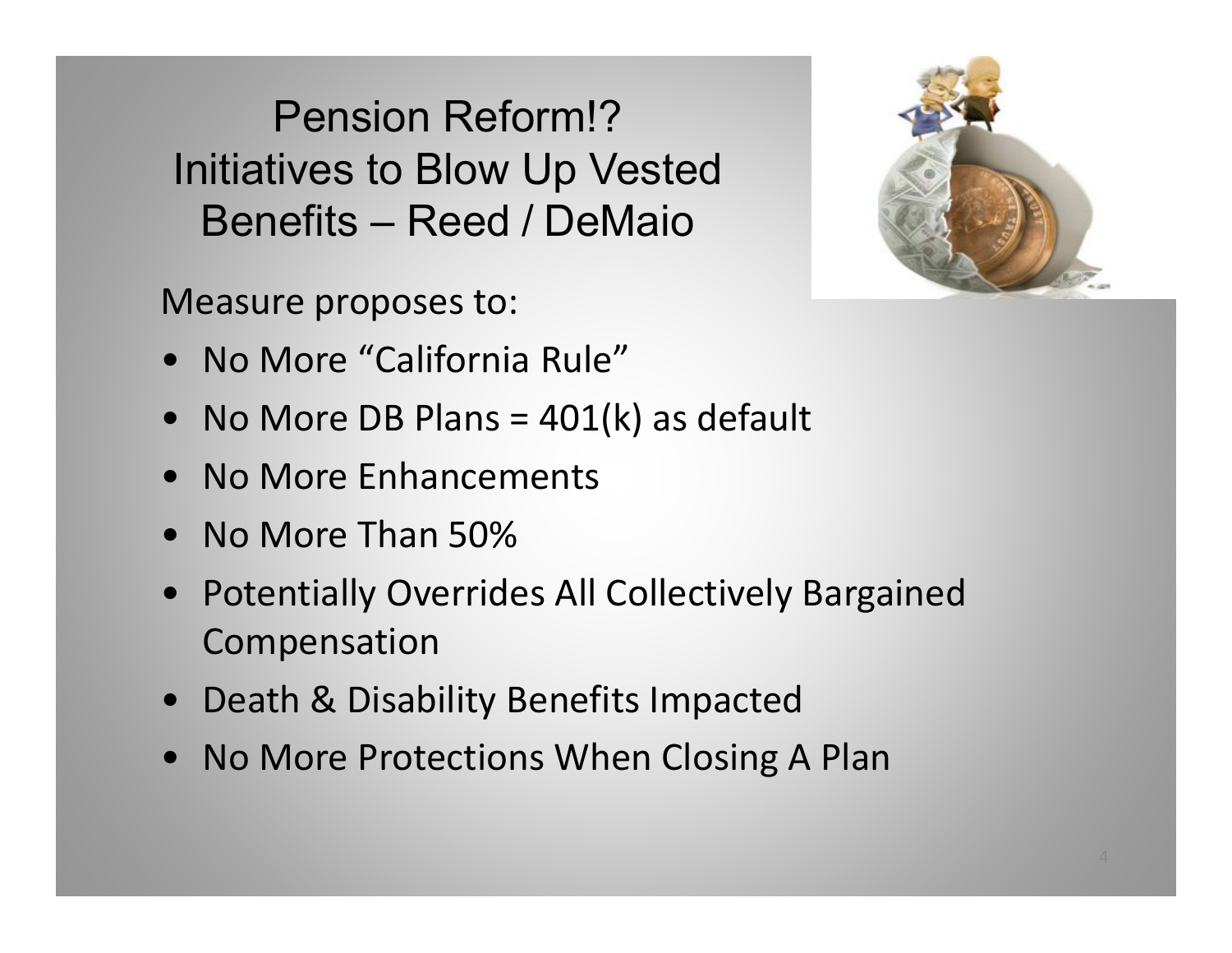# Pension Reform!?Not 2016, What Now?

- Polling showed 40%
- They are going wait for Friedrich's case
- Scalia dies lower court rules
- Severely limits union fund base
	- Needs:
		- Positive Title & Summary.
		- \$3 million for starters signature gathering
		- \$10 million min for ground campaign
- o Nationwide Advocacy Group
	- NY Lieutenant Governor
	- Utah Senator
	- $\bullet$ Chicago Finance Director
	- $\bullet$ Reed
	- $\bullet$ City, county, state, federal

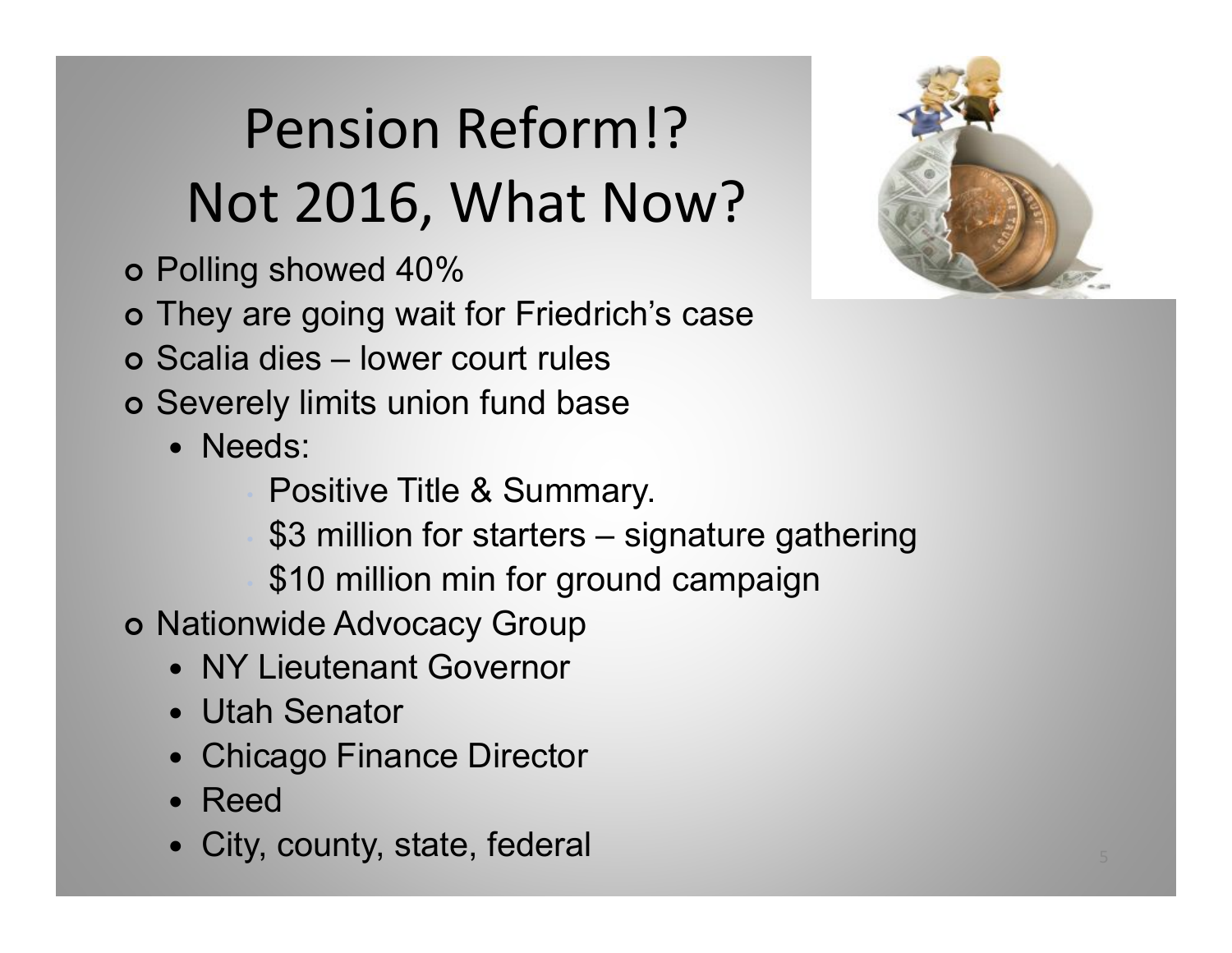Status of Secure ChoiceSB 1234 – An Update



#### **Secure Choice Retirement Savings Trust**

- Final Recommendations: March 28th
- •Reco: 5% of salary into a Roth IRA
- 70-90% Compliance rate 6.8 million Californians
	- Once study is complete, next steps:
		- Final legislative approval
		- Oversight similar to Secure Choice Board
		- 9 Gov appointees, 2 state officers, 2 legislative reps
		- Run similar to CalPERS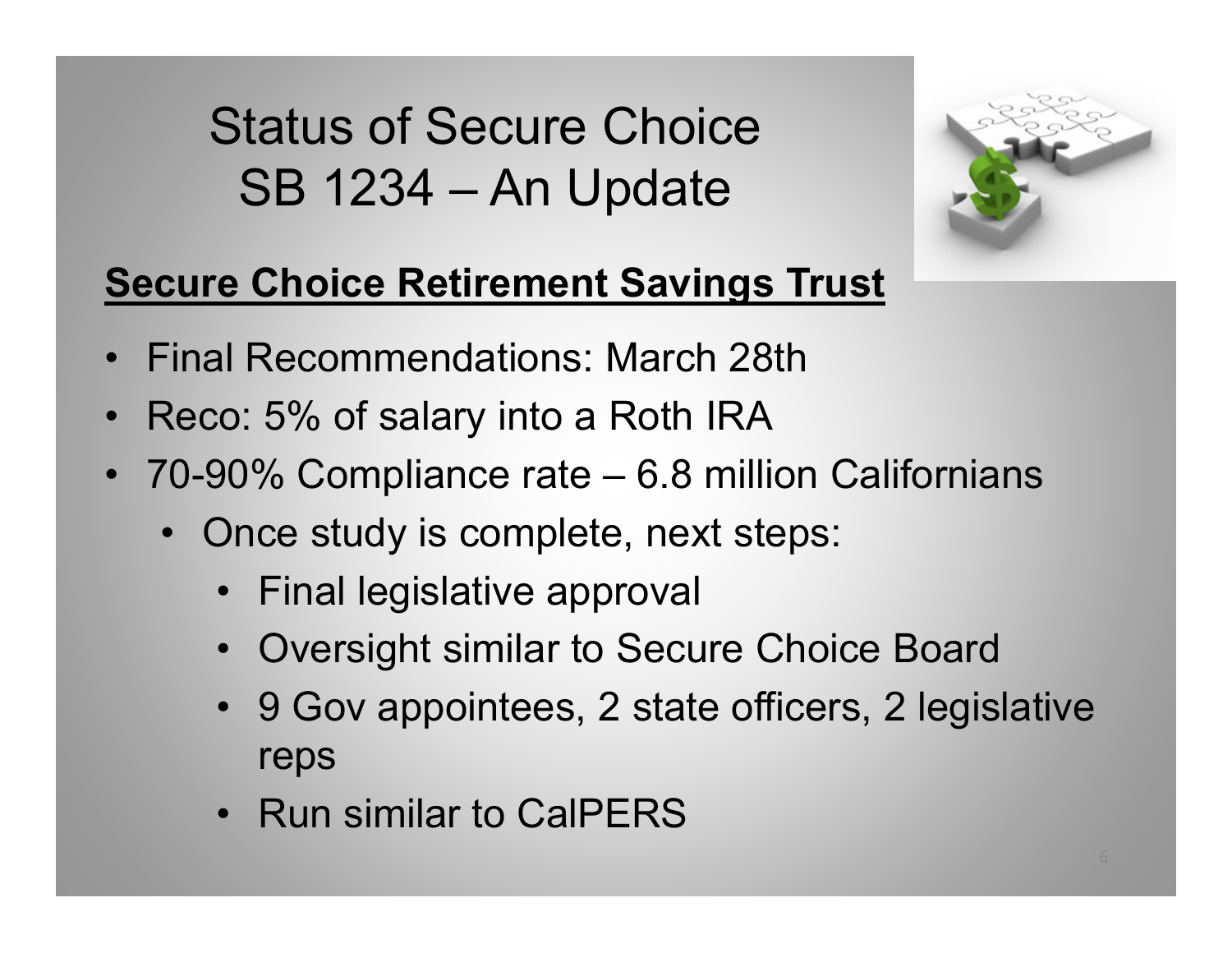#### Quick Update on Municipal Bankruptcies and Pensions



- Vallejo and Stockton have emerged from bankruptcy
	- Both raised sales taxes
	- Both dramatically cut retiree health (\$100s of millions)
	- Neither cut pensions (Stockton judge said it was doable)
- San Bernardino is still negotiating its exit
	- In October, S.B. Judge Jury asked for more information about pension costs – wondering if a plan w/o pension cuts will survive
- According to 6/13 CalPERS reports (comparing 2013 and 2020-21:
	- Vallejo: safety % from 57.6 to 72 and misc.% from 32.7 to 41.2
	- Stockton: safety from 45.5 to 58.1 and misc. from 22.4 to 29.5
	- S.B.: safety from 38.8 to 49.3 and misc. from 24.2 to 32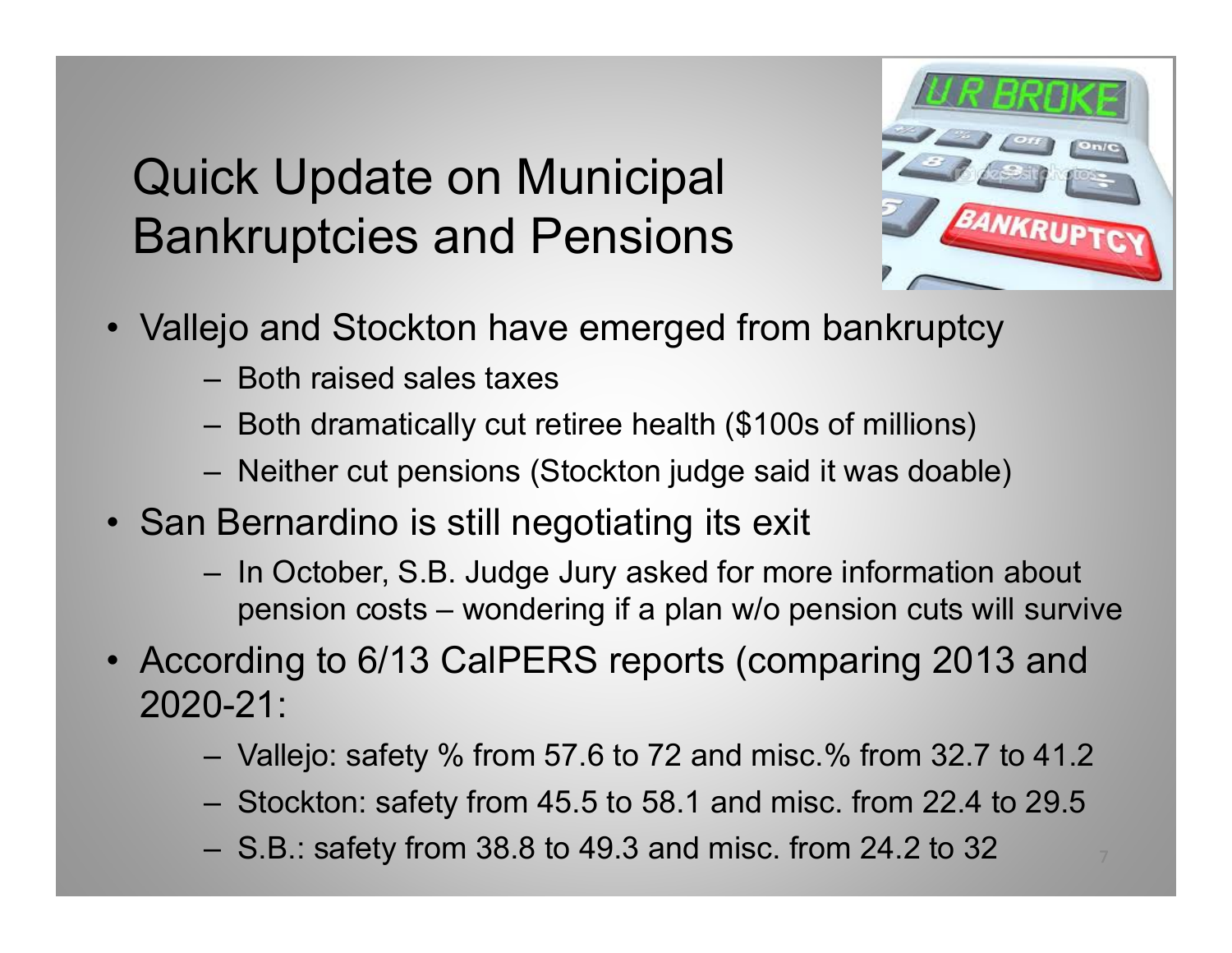Quick Update on Retiree Health Developments/Litigation



- Vallejo, Stockton and San Bernardino bankruptcies all include \$100s millions in retiree health cuts
- GASB 45 requirements keep reminding us of the unfunded obligation
- •State retiree health obligations: \$300 million by 2047?
- See LAO proposal in 2015
- See Governor Brown's reference to unfunded liabilities in 2016 State of the State Address: "…so massive that it is tempting to ignore them."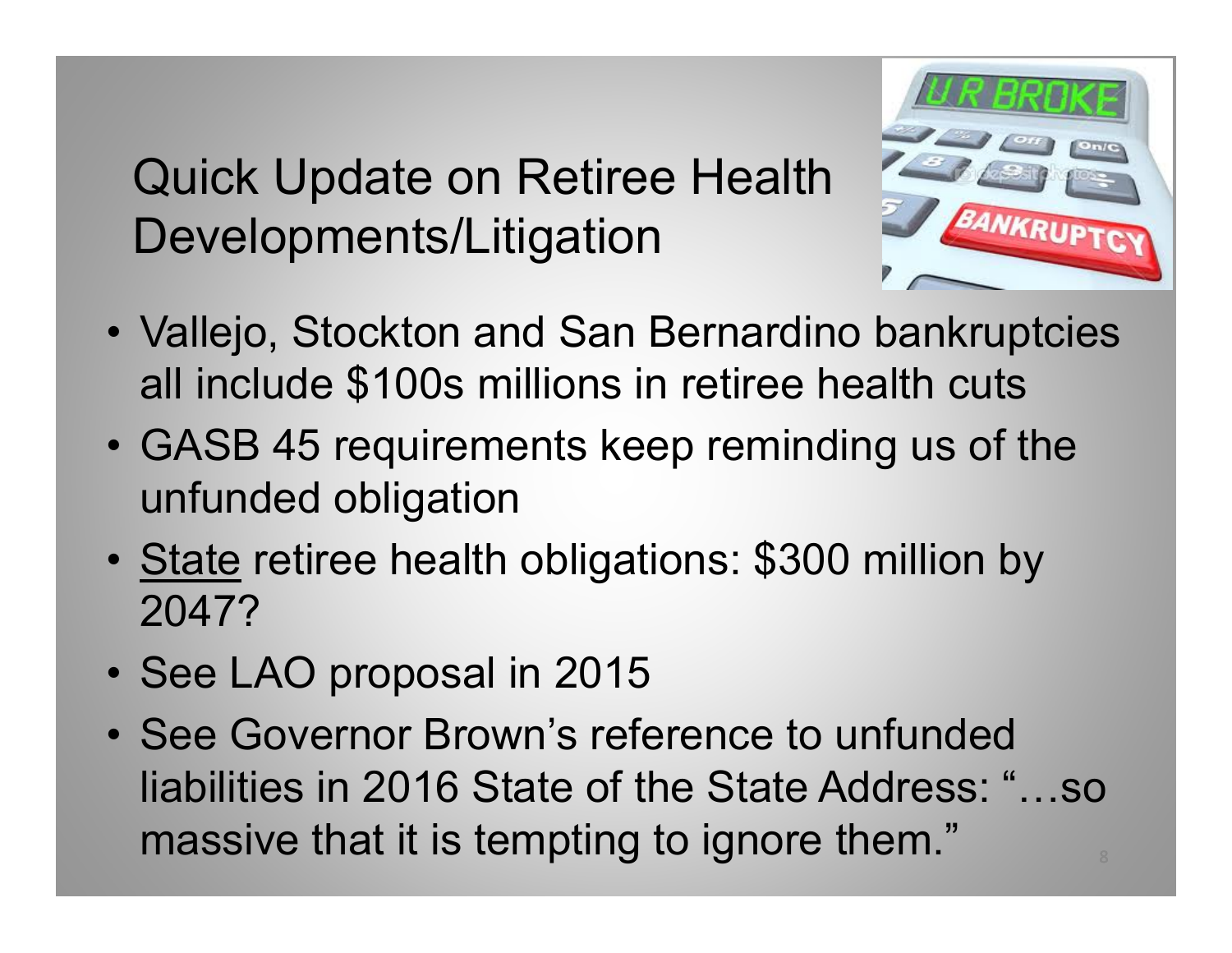#### **Retiree Health Vesting: The Evolving Case Law**



M&G Polymers USA v. Tackett:

- Last year USSC made an important ruling regarding employee benefits – in an ERISA case
- Held that Yardman doctrine, that retiree health benefits may vest upon retirement, is not correct
- "Vesting" of retiree health benefits must be analyzed based on ordinary contract principles (i.e., an explicit agreement to provide ongoing benefits?)
- "When a contract is silent, a court may not infer that the parties intended those benefits to vest for life"
- This case has already been cited in case involving a Michigan city's retiree health obligations (Harper Woods)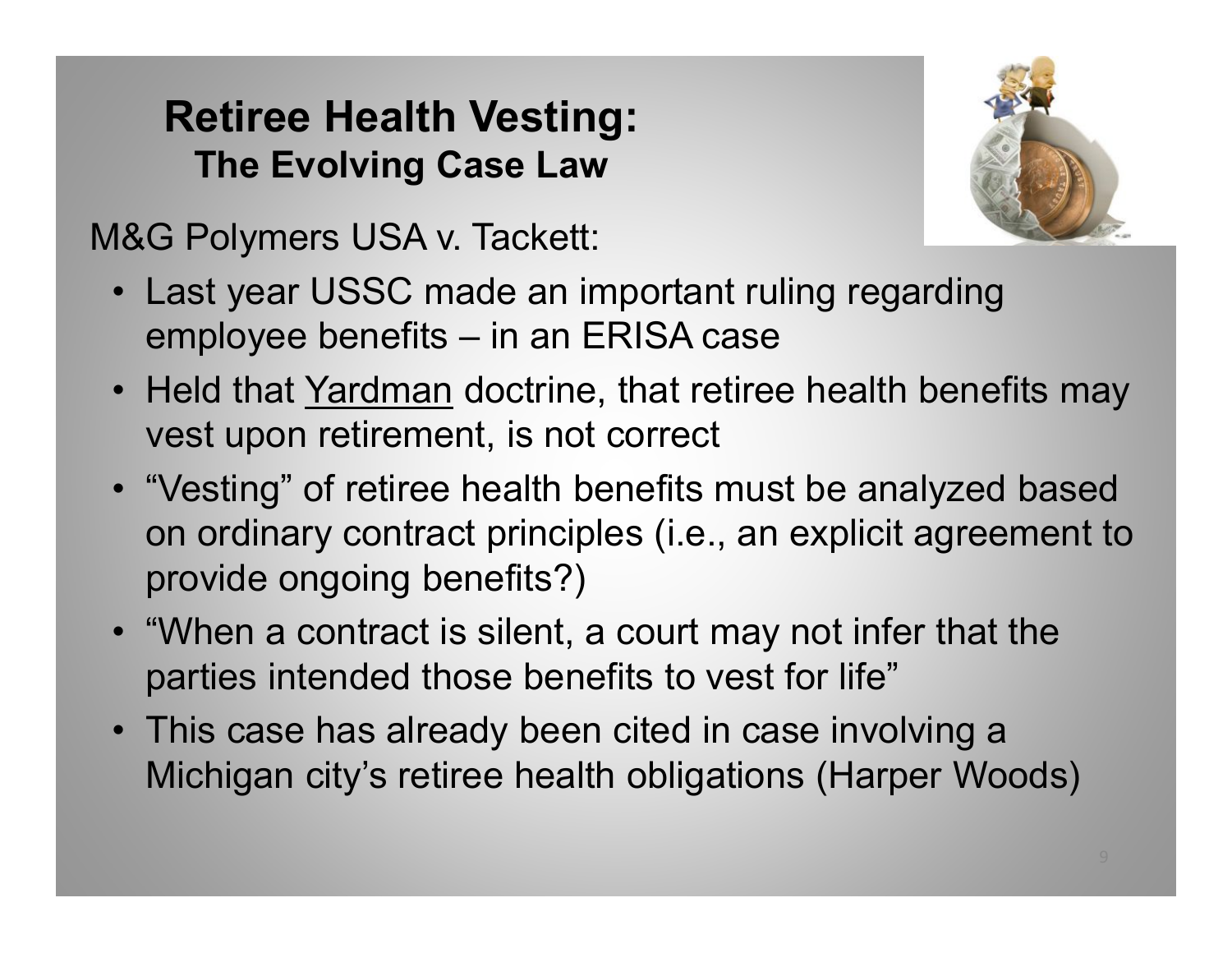#### **Pension De-Risking; GASB; Legislation; Rate Trends and Risk Mitigation**



- 7.5% discount rate
- Gov. wants 6.5%
- Increases above 4% of target, discount rate goes down
- GASB 75 retiree health care on the books
- Gov. prefunding retiree health
- Irrevocable trusts for both
- Legislative proposals we shall see on February 19<sup>th</sup>
	- JPA formations, PEPRA
	- Lower formulas than PEPRA
	- Other "clean up"
	- Would you use an ERI?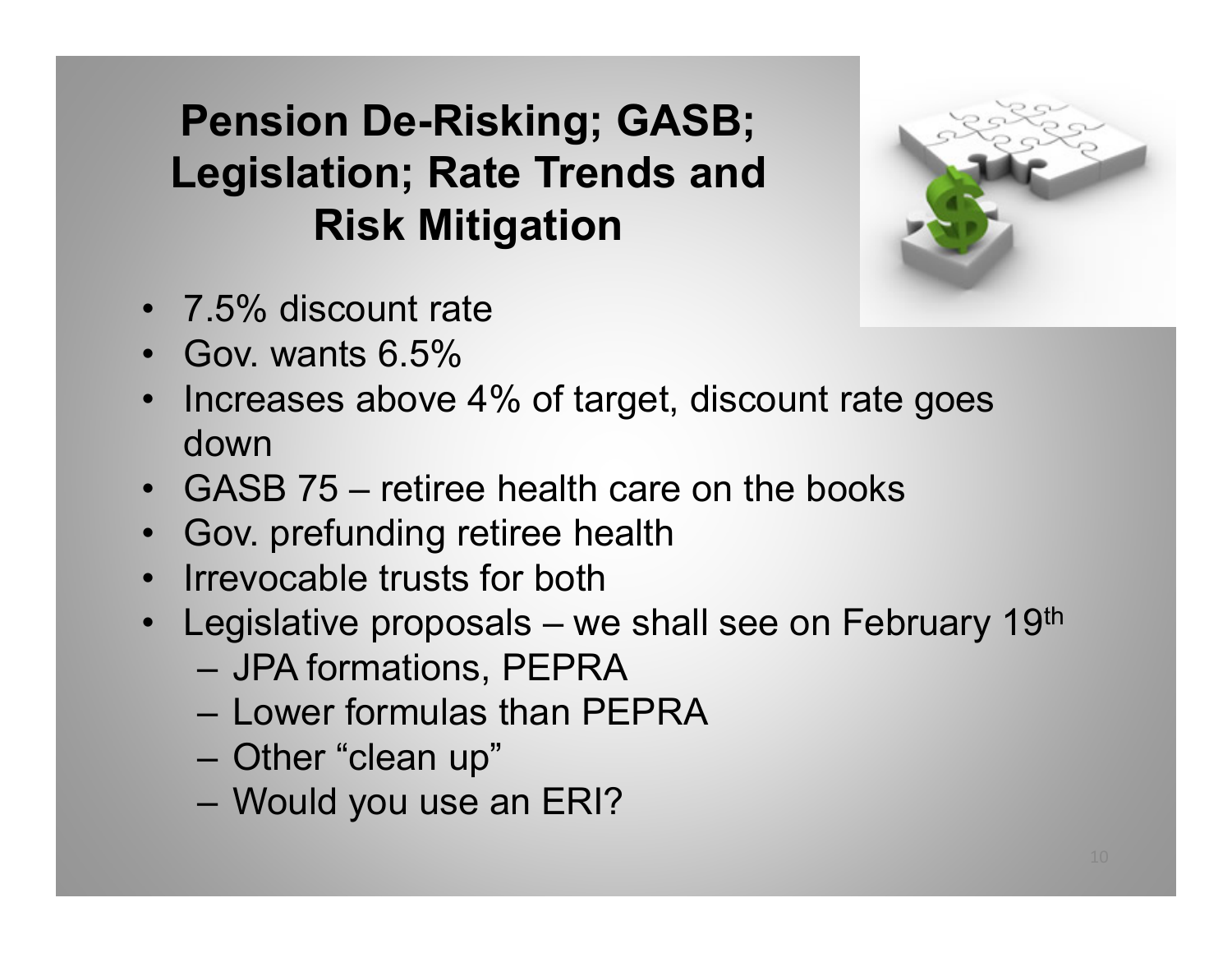When Labor Negotiations and Benefit Elections Create Tax Problems



**Five useful case studies:**

- $\bullet$ How not to do "cost-sharing"
- Elections and pick-ups; two cases
- $\bullet$ "Trading" health for deferred comp.
- CODAs and "one-time elections"
- •PTO cash-outs – still a problem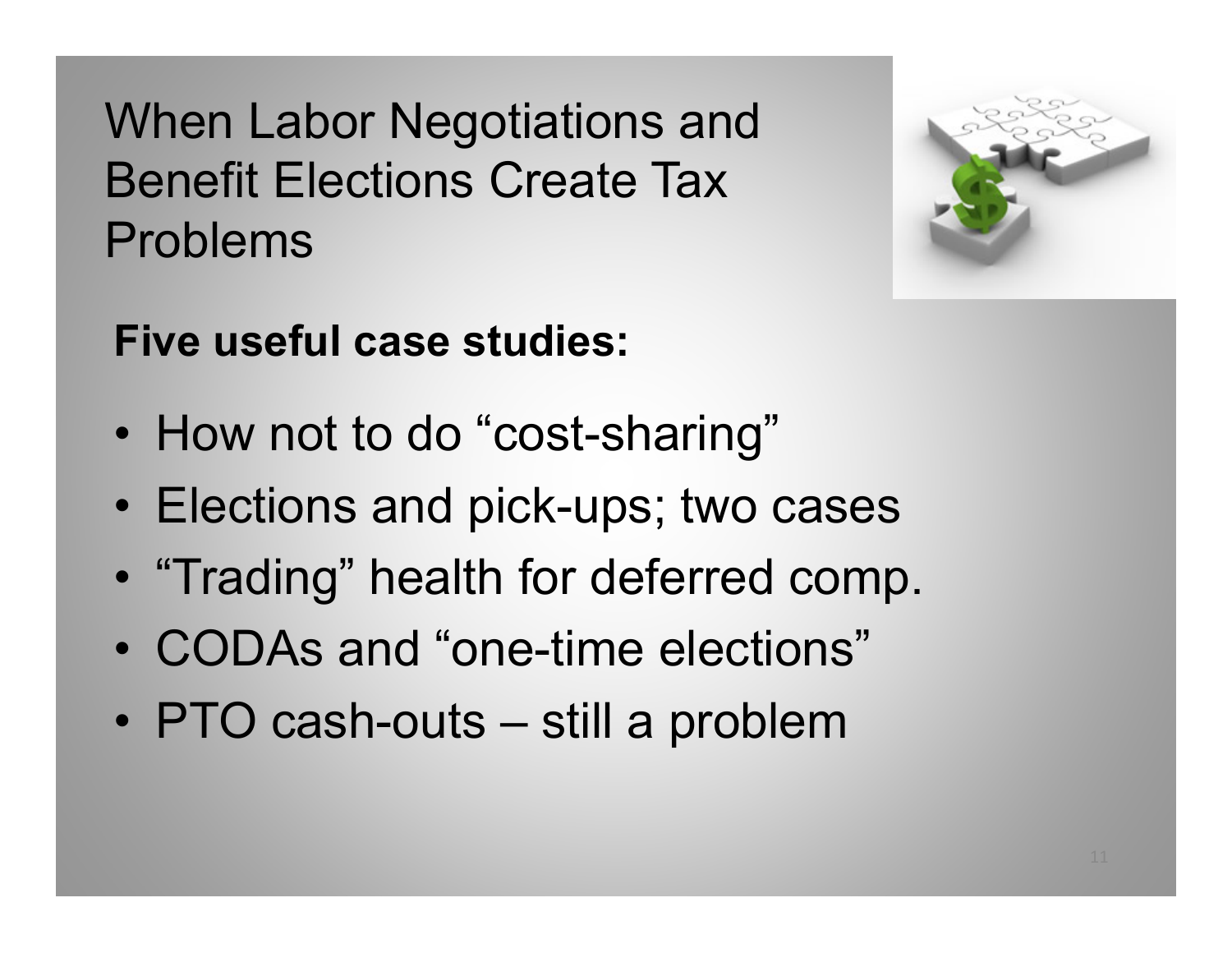### How **not** to do "cost-sharing"

- PEPRA and new economic realities are forcing more cost-sharing of what were employerprovided benefits
- Typical labor negotiations involve "horse-trading" or exchange of one benefit (or compensation) for something else
- Most unions want to preserve EPMC: not taxable, but "PERSable"
- Watch out for AOI where union seems to be "directing" pay from one application to another
- See PLR 201551006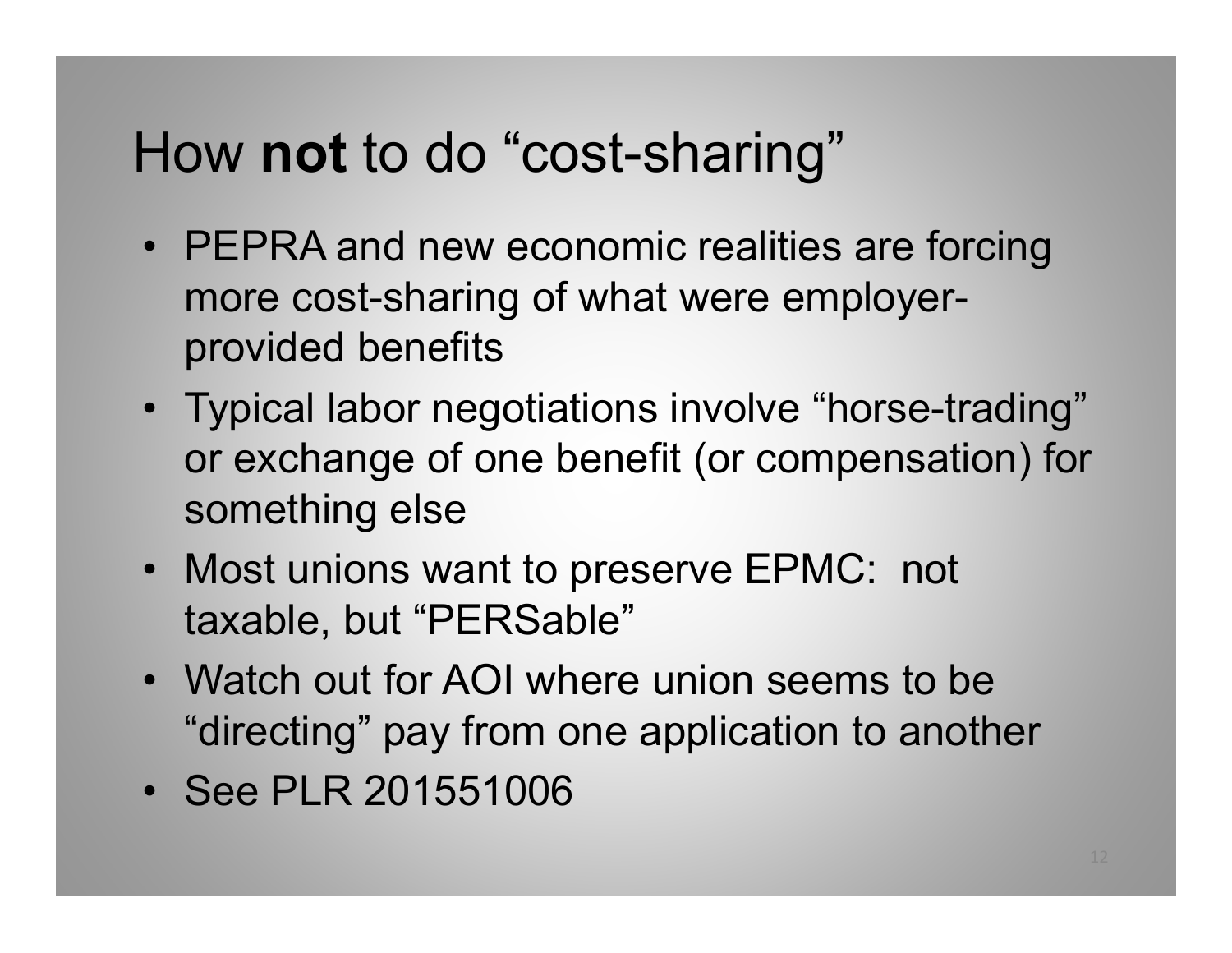### Elections and pick-ups

- Popular way to make employee mandatory contributions "pre-tax" is through IRC 414(h) "pickup"
- Several municipalities/counties are trying to give employees "choice" to make pre-tax contributions in order to keep another benefit (e.g., a level of retiree health)
- A valid "pick-up" requires:
	- Formal written employer action to "pick up" employee contributions
	- No ability to opt out of pick-up and take cash instead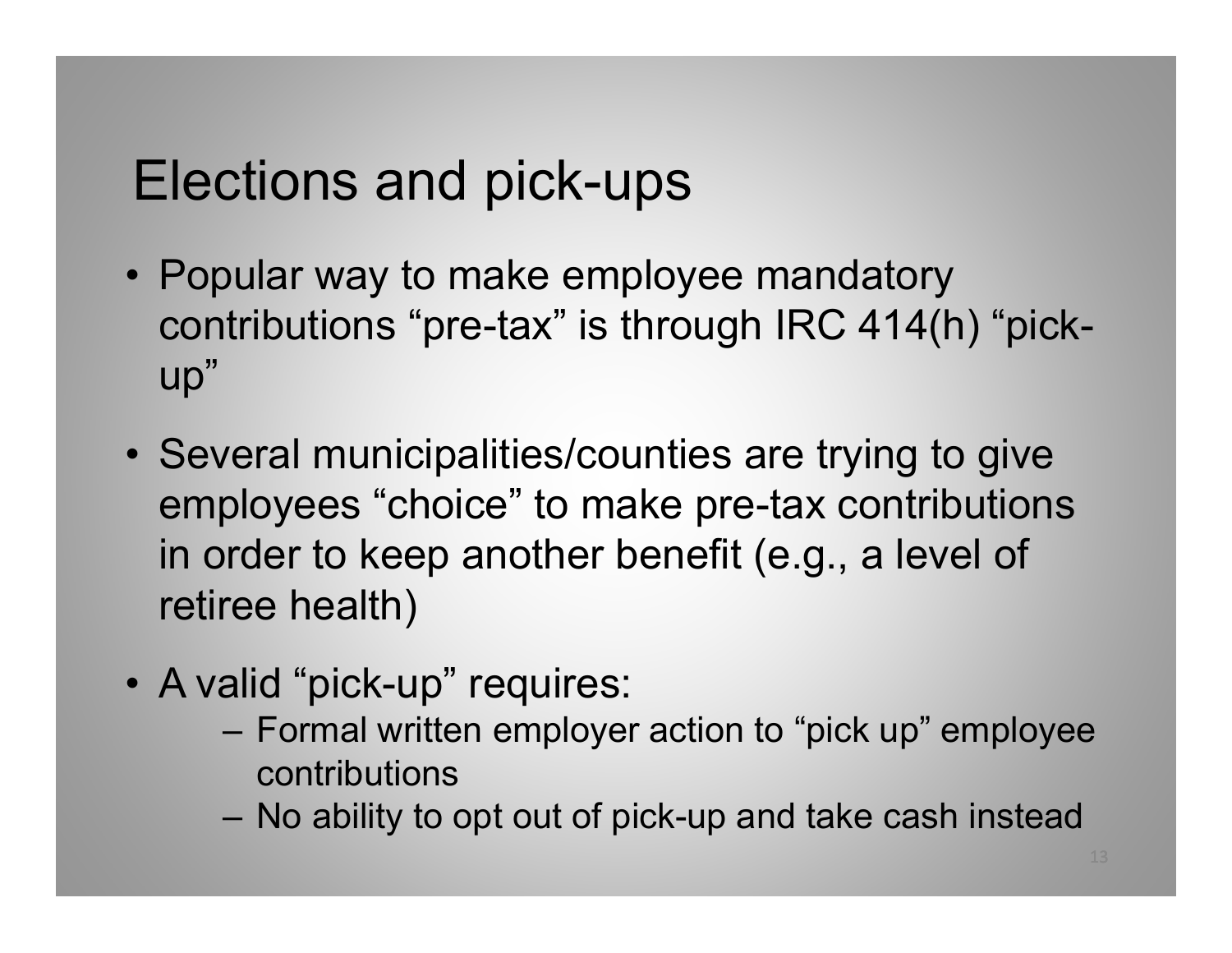### Elections and pick-ups (continued)

- With respect to the second rule no cash option IRS may have confused employers/practitioners with a series of earlier PLRs "suggesting" that employees might be able to make a one-time, irrevocable election whether to participate in a picked-up contribution
- Unfortunately, these rulings never looked closely at the "cash or deferred" rules relating to 401(k) plans. Rules permit a one-time, irrevocable election outside of 401(k) rules if made before employee becomes eligible under any retirement plan
- Most local agencies can't sponsor 401(k)s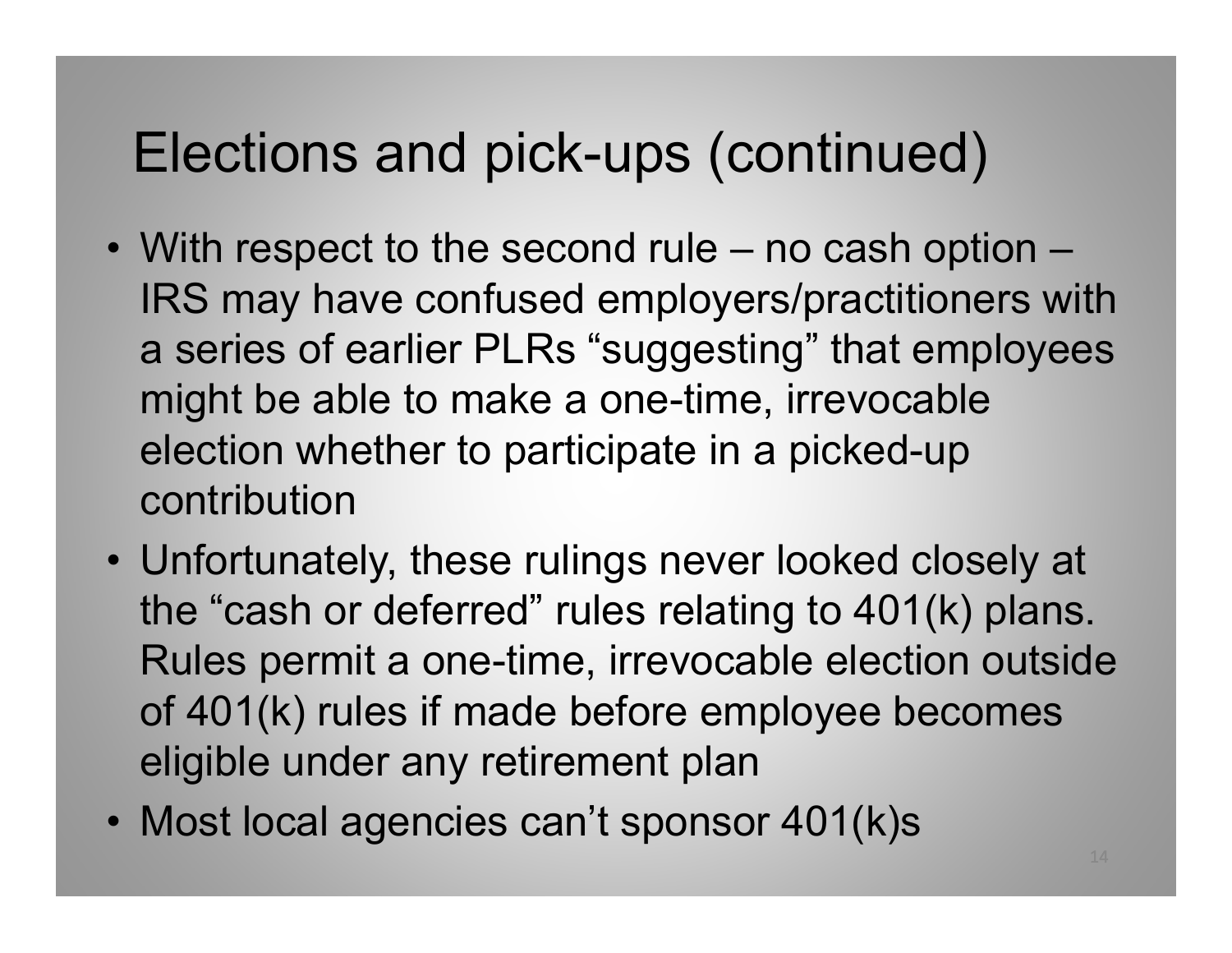#### Elections and pick-ups (continued)

- PLR 20161013: City gave certain groups a "window" during which to make an irrevocable election to make additional mandatory contributions (that would be picked up) in order to maintain certain retiree health benefits. IRS held: no election allowed in pick-up situation
- PLR 201532036: County wanted to offer employees onetime election to increase mandatory contribution (to be picked up) in order to preserve benefit formula. IRS held: County could not give employees a choice, but could implement on "mandatory" basis
- Look out for PARS arrangements where choice was given; what about other pick-ups where elections given?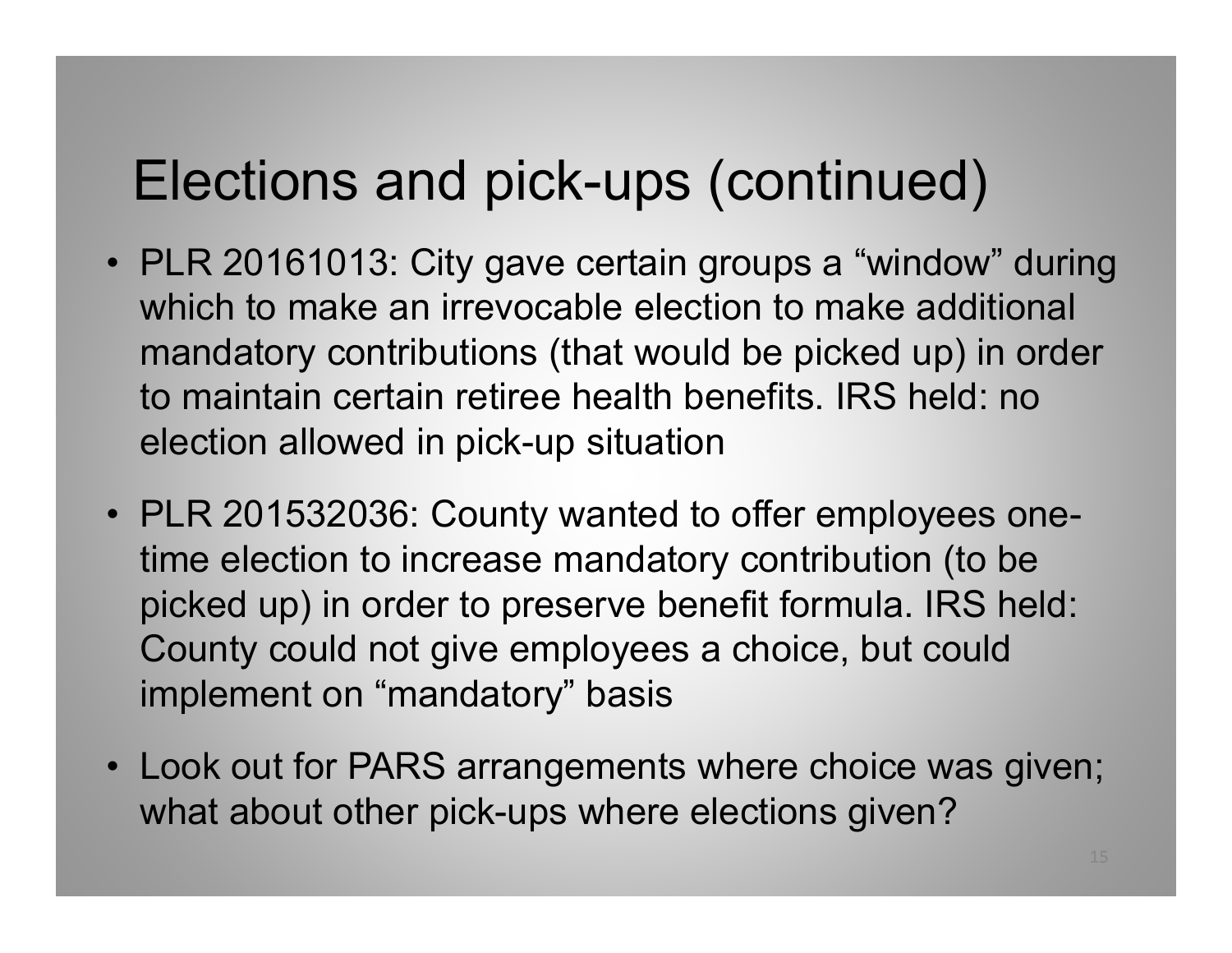### "Trading" health for deferred comp.

- Allowing employees to choose between two or more noncash benefits is one way that cities attempt to save
- $\bullet$  Recently, a local city gave employees a choice between having \$\$ used to pay health insurance premiums or go into a 457(b) plan – no cash option
- $\bullet$  Although there wasn't any constructive receipt, employees who elected nontaxable health benefits in lieu of 457(b) contributions would be taxable under the AOI doctrine. See PLRs 9104050, 9227035, and 9436051
- •This could be done on a unilateral, nonelective basis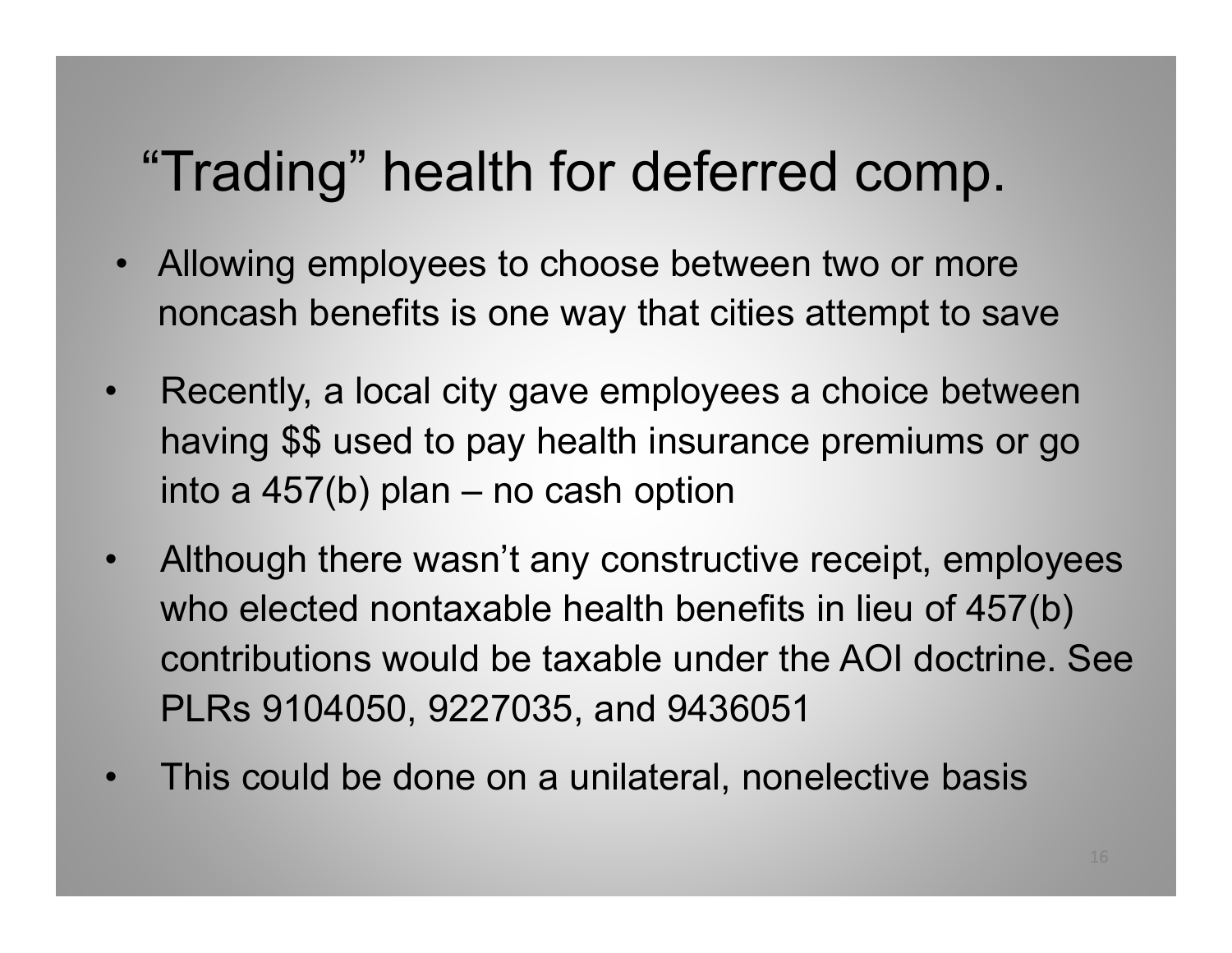#### PTO cash-outs – still a problem

- Although we've talked about it before, we still see too many MOUs and CBAs that permit PTO cash-outs
- •See attached article for more details
- You need to look at all of your clients' CBAs to make sure you and they are not perpetuating a huge tax problem for both employer and employees
- • Best options?
	- Eliminate cash-out altogether
	- Require election to cash out in year prior to year earned
	- Severely restrict (or possibly penalize) cash-outs; PLR?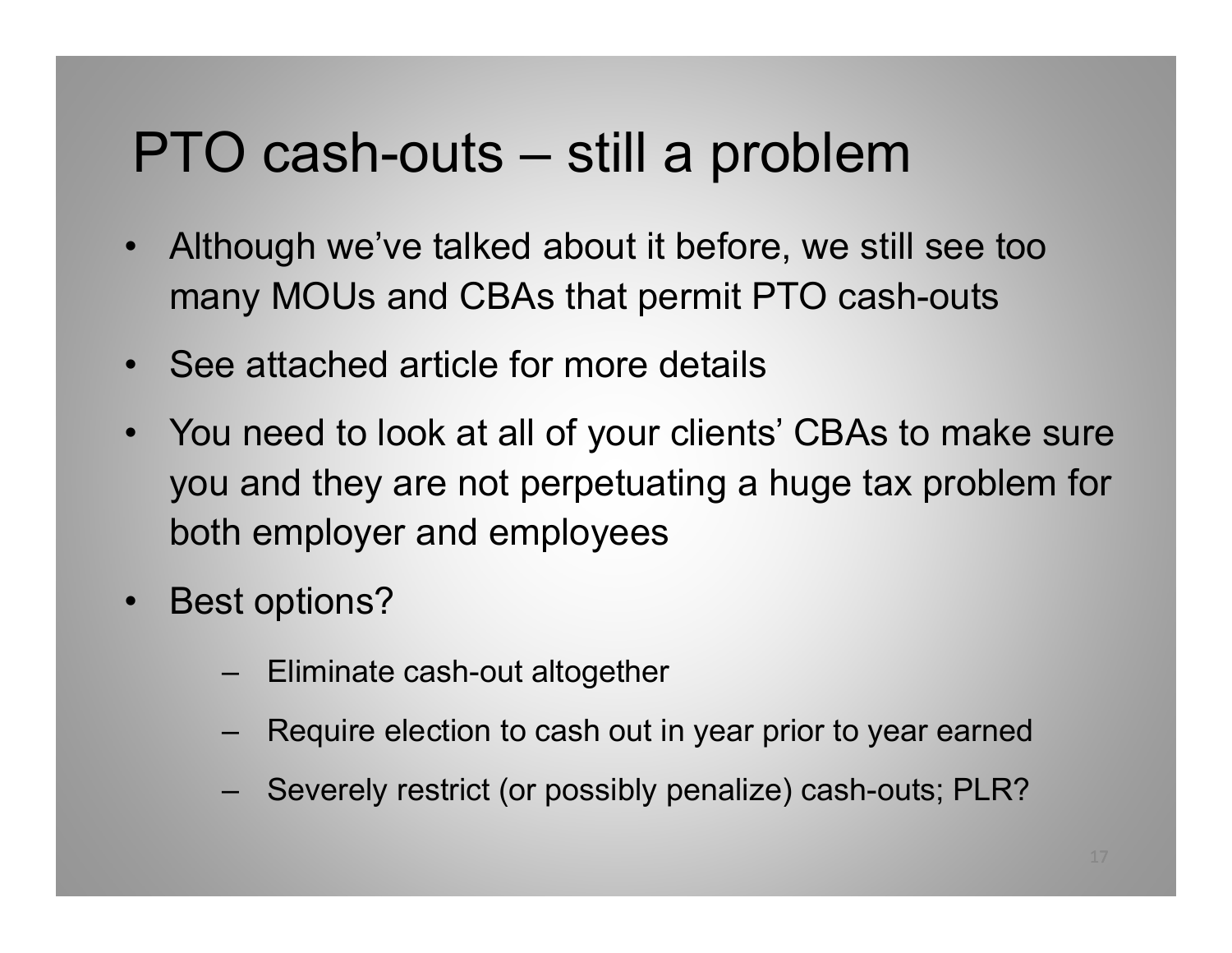## Governmental PlanCompliance Highlights



- IRS audits of governmental 457s; (f), (b) and airtime
- Changes in IRS determination letter rules
- •Lump-sums and NRA proposed regulations
- Same-sex marriage guidance
- Multiemployer plans; MPRA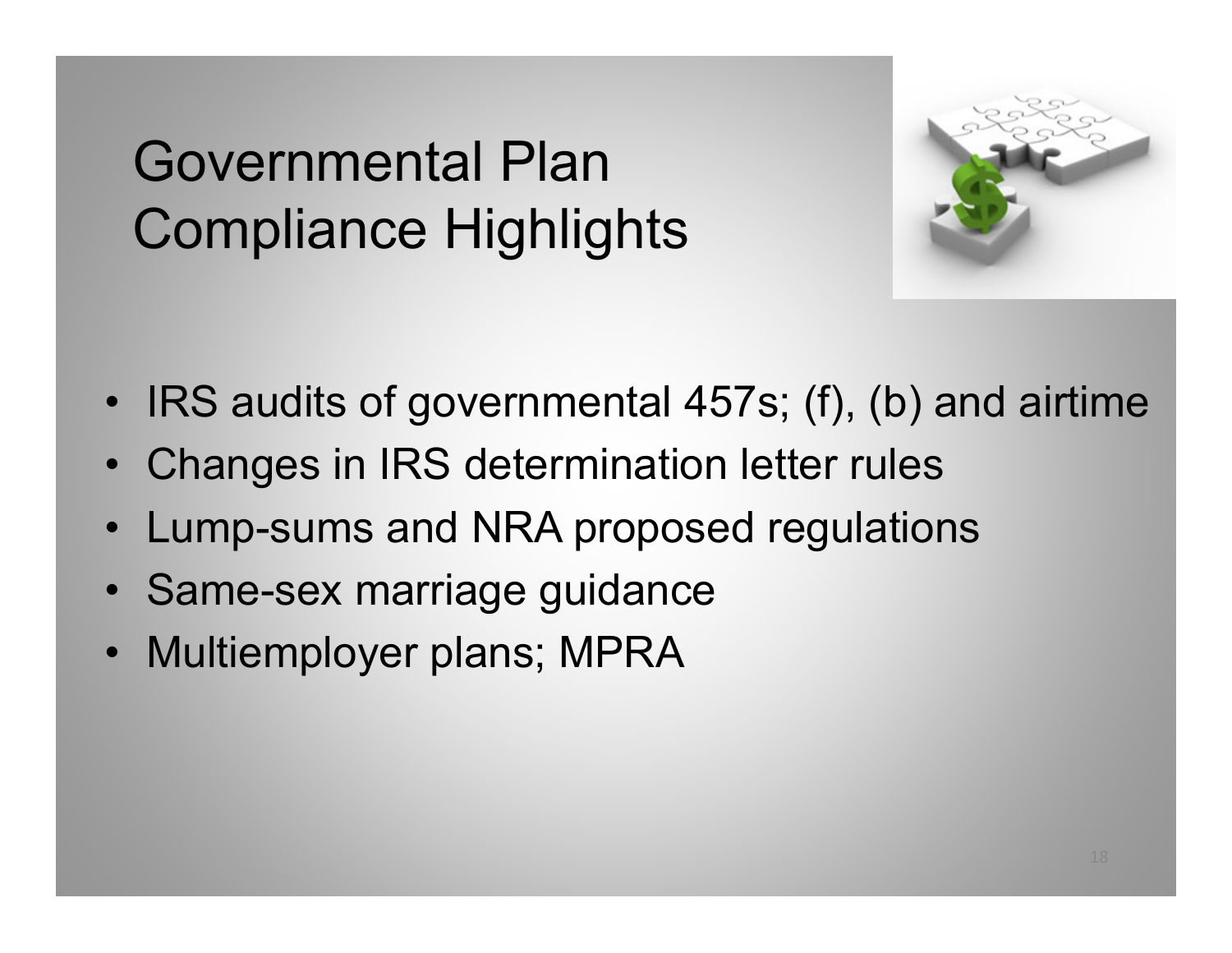## Governmental Plan Compliance Highlights (continued)



IRS audits of governmental 457s; (f), (b) and airtime

- We are now seeing the IRS conducting audits of governmental 457 plans and related transactions
	- Triggered by "excessive" deferrals; box 13
	- Looking for hidden 457(f)s
	- Looking at pre-tax add'l service purchases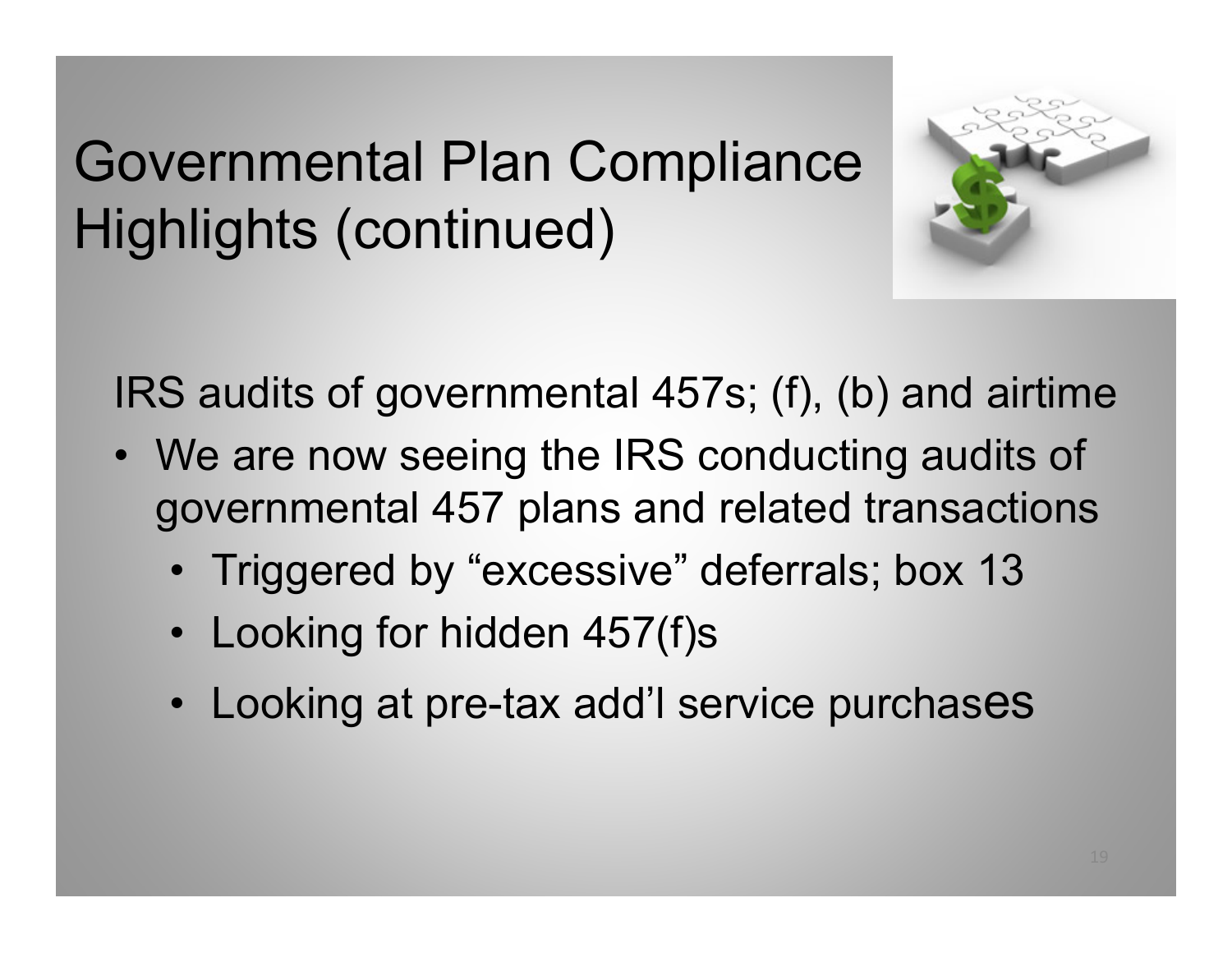## Governmental Plan Compliance Highlights (continued)



Changes in IRS Determination Letter Rules

- • IRS will no longer be issuing determination letters for individually designed plans, except adoption/termination
	- May "push" more sponsors to use "pre-approved"
	- Places more importance on who provides/updates your plan document
	- May result in more "plan document" problems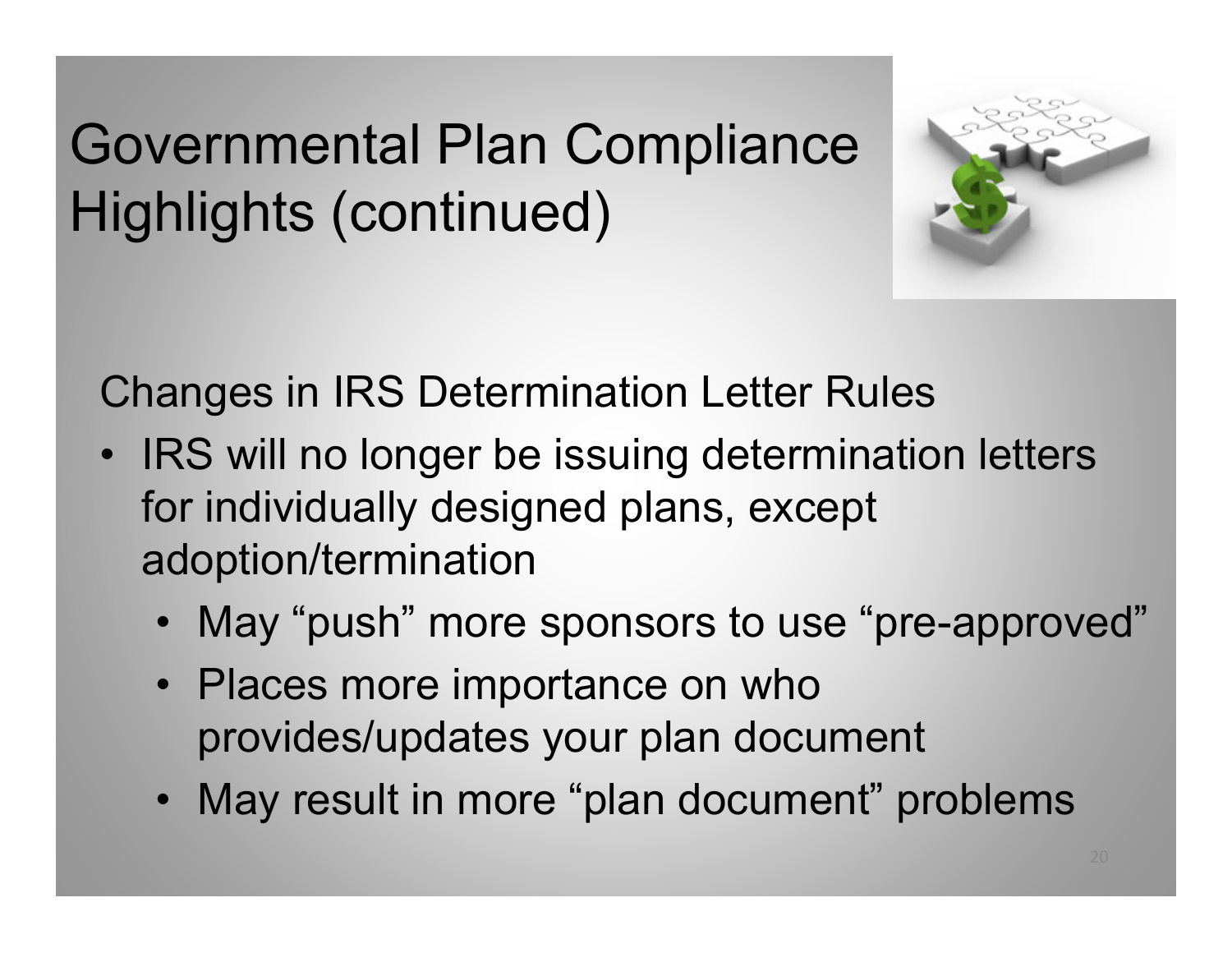## Governmental Plan Compliance Highlights (continued)



- • Lump-Sum Windows for Retirees (now prohibited): IRS Notice 2015-49
- •Proposed NRA Rules for Govt'l Plans (1/27/16)
- • Same-sex marriage guidance – IRS Notice 2015- 86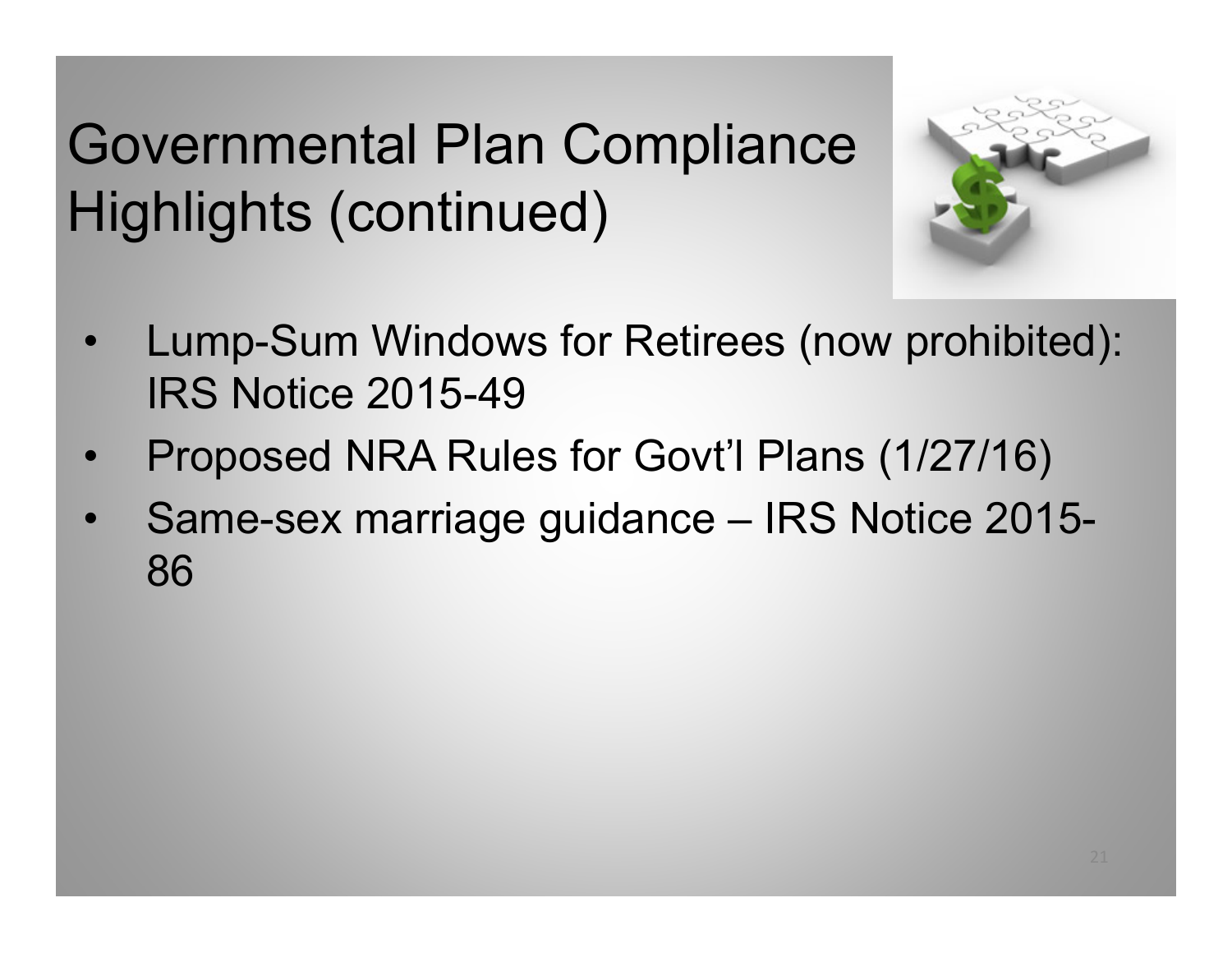## **Multiemployer Pensions in Big Trouble**



- •Plan hidden away in a \$1.01 trillion fed bill
- • Allows certain ERISA multi-employer pension plans to reduce benefits to retirees
- • Pension Benefit Guaranty Corp (PBGC) insurance program:
	- Federal agency bails out private sector employee plans
	- PBGC deficit is \$42.4 billion, up from \$8 billion last year
	- Provides benefits to more than 10 million actives and retirees
- Public agencies that sign on to Taft-Hartley plan can be subject to significant amounts of "withdrawal liability" – critical to understand and, if possible, avoid this